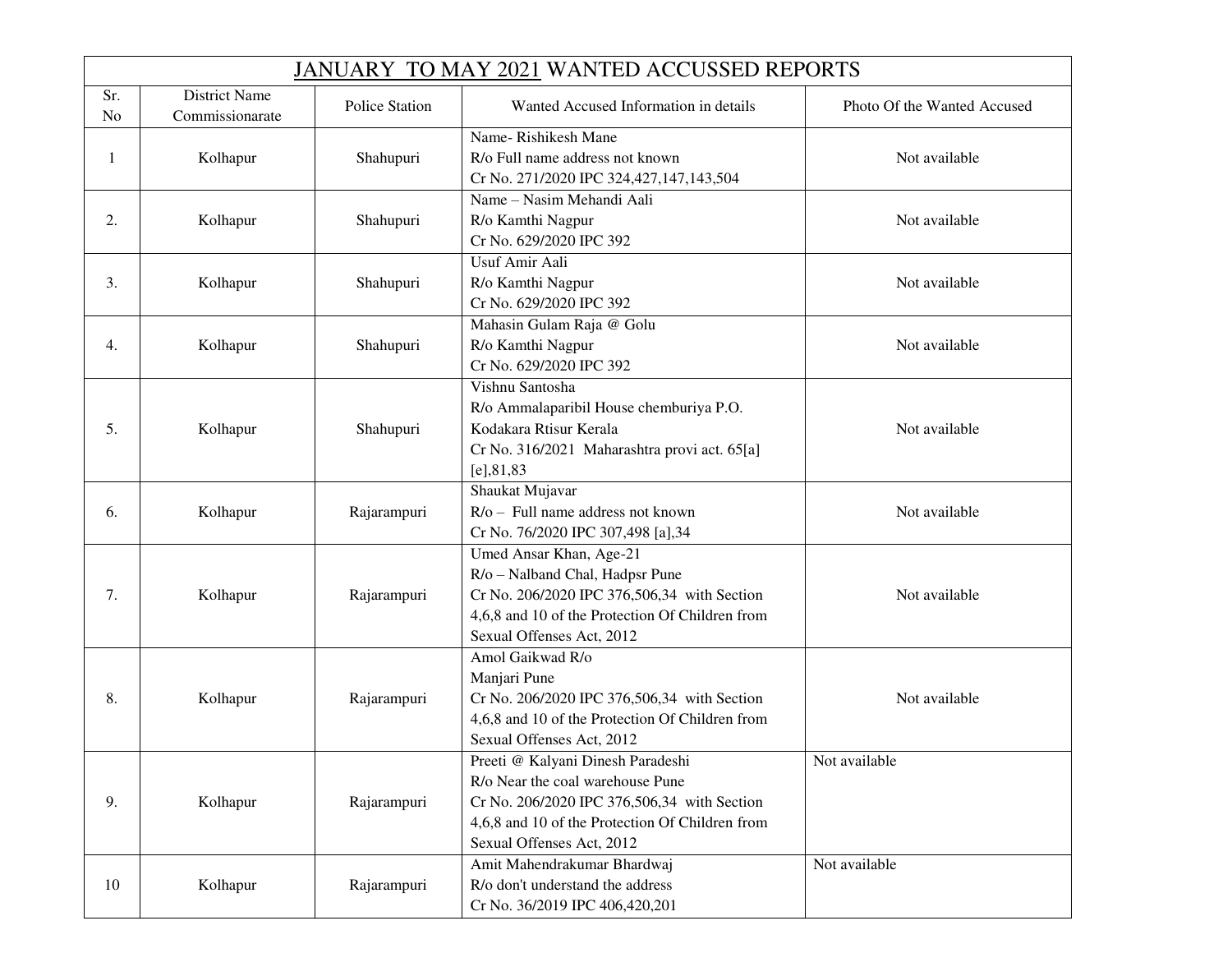| Sr.<br>N <sub>o</sub> | <b>District Name</b><br>Commissionarate | <b>Police Station</b> | Wanted Accused Information in details                                                                                                                                                                                                                 | Photo Of the Wanted Accused |
|-----------------------|-----------------------------------------|-----------------------|-------------------------------------------------------------------------------------------------------------------------------------------------------------------------------------------------------------------------------------------------------|-----------------------------|
| 11                    | Kolhapur                                | Rajarampuri           | Ajay Mahendrakumar Bhardwaj<br>R/o don't understand the address<br>Cr No. 36/2019 IPC 406,420,201                                                                                                                                                     | Not available               |
| 12                    | Kolhapur                                | Rajarampuri           | Rahul Arun Bongale<br>R/o don't understand the address<br>Cr No. 36/2019 IPC 406,420,201                                                                                                                                                              | Not available               |
| 13                    | Kolhapur                                | Rajarampuri           | Somnath Yallappa Mane<br>R/o - Dighanchi Tal. Atpadi Dist. Sangali<br>Cr No. 206/2019 IPC 341,394,427,34                                                                                                                                              | Not available               |
| 14                    | Kolhapur                                | Rajarampuri           | Rishikesh Raju Patil<br>R/o - Tembalai Naka, Kolhapur<br>Cr No. 320/2019 IPC 452,336,427,504,506, Arms<br>Act.4,25                                                                                                                                    | Not available               |
| 15                    | Kolhapur                                | Rajarampuri           | Muzammil Gulab Nayakwadi<br>R/o- Solapur Tal. Hukeri Dist. Belgaum<br>Cr No. 402/2019 IPC<br>342,354,420,406,498,337,323,506,494                                                                                                                      | Not available               |
| 16                    | Kolhapur                                | Karveer               | Dhanaji Sreehari Shinde<br>R/o - Raut Nagar Akluj Dist. Solapur<br>Cr No. 274/2019 IPC 454,457,380,34<br>Cr No. 346/2019 IPC 454,457,380,34<br>Cr No. 490/2019 IPC 454,457,380,34<br>Cr No. 503/2019 IPC 454,457,380,34<br>Cr No. 504/2019 IPC 379,34 | Not available               |
|                       |                                         | Murgud                | Cr No. 22/2019 IPC 454,457,380,411,34<br>Cr No. 93/2019 IPC 454,457,380,411,34<br>Cr No. 108/2019 IPC 454,457,380,411,34                                                                                                                              | Not available               |
| 17                    | Kolhapur                                | Karveer               | Raju Tukaram Sutar Age-28<br>R/o Lakshatiratha Colony, Kolhapur<br>Cr No. 333/2019 IPC 454,457,511                                                                                                                                                    | Not available               |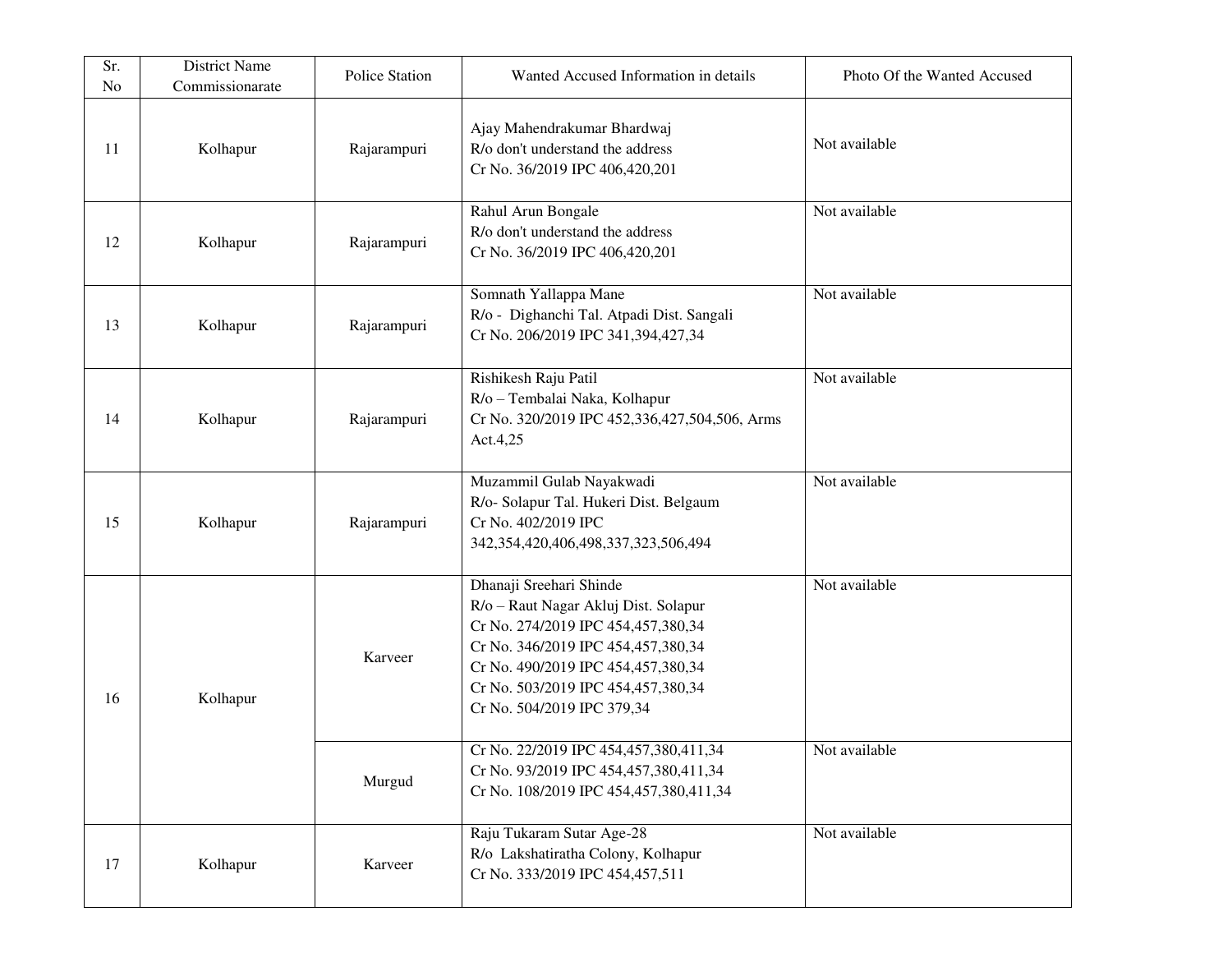| Sr.<br>No | District Name<br>Commissionarate | <b>Police Station</b> | Wanted Accused Information in details                                                                                                                                                                                                                                                                                                                                                                                                                                                                                        | Photo Of the Wanted Accused |
|-----------|----------------------------------|-----------------------|------------------------------------------------------------------------------------------------------------------------------------------------------------------------------------------------------------------------------------------------------------------------------------------------------------------------------------------------------------------------------------------------------------------------------------------------------------------------------------------------------------------------------|-----------------------------|
| 18        | Kolhapur                         | Karveer               | Dhananjay Vasant Suryavanshi<br>R/o- Building No.7, Rum No.154, K.G.<br>Road, Lokmanya Nagar Dadar Mumbai.<br>Cr No. 593/2019 IPC 354[a]354 [d][2]                                                                                                                                                                                                                                                                                                                                                                           | Not available               |
| 19        | Kolhapur                         | Ichalkaranji          | <b>Javed Chokave</b><br>R/o- Borgaon Tal.Chikodi Dist. Belgaum<br>Cr No. 256/2020 IPC 188,279,270,271,272,273<br>with Section 2,3,4 Of The Prevention Of Outbreaks<br>Act, Section 51 Of The National Management Act<br>Cr No. 317/2020 IPC 176,177,186,270,271 with<br>Section 2,3,4 Of The Prevention Of Outbreaks Act,<br>Section 51 Of The National Management Act<br>Cr No. 344/2020 IPC 188,279,270,271,272,273<br>with Section 2,3,4 Of The Prevention Of Outbreaks<br>Act, Section 51 Of The National Management Act | Not available               |
| 20        | Kolhapur                         | Shivajinagar          | Mrs. Suman Suryakant Chandure<br>R/o- 23/177/10 Savali Society, Shahapur<br>Ichalkaranji<br>Cr No. 642/2019 IPC 420,406,465,467,468,471,34                                                                                                                                                                                                                                                                                                                                                                                   | Not available               |
| 21        | Kolhapur                         | Shivajinagar          | Mrs. Shrikant Ananada Mudagal Age-36<br>R/o- 20/900 Swami Mala Ichalkaranji<br>Cr No. 642/2019 IPC 420,406,465,467,468,471,34                                                                                                                                                                                                                                                                                                                                                                                                | Not available               |
| 22        | Kolhapur                         | Shivajinagar          | Ishrat Shabbir Sheikh<br>R/o- Ligade Mala, Jawahar Nagar Ichalkaranji<br>Cr No. 384/2018 IPC 324,323,504,506,34                                                                                                                                                                                                                                                                                                                                                                                                              | Not available               |
| 23        | Kolhapur                         | Shivajinagar          | Shabbir Munir Sheikh<br>R/o- Ligade Mala, Jawahar Nagar Ichalkaranji<br>Cr No. 384/2018 IPC 324,323,504,506,34                                                                                                                                                                                                                                                                                                                                                                                                               | Not available               |
| 24        | Kolhapur                         | Shivajinagar          | Meadi @ Mandar Ajay Ghorpade<br>R/o- Ichalkaranji Tal. Hatkanangale.<br>Cr No. 482/2019 IPC<br>364[a], 395, 386, 120[b], 323, 506                                                                                                                                                                                                                                                                                                                                                                                            | Not available               |
| 25        | Kolhapur                         | Shivajinagar          | Sampat Chaudhary<br>R/o- 8/164 Bohara Market Ichalkaranji Tal.<br>Hatkanangale.<br>Cr No. 512/2018 IPC 406,420                                                                                                                                                                                                                                                                                                                                                                                                               | Not available               |
| 26        | Kolhapur                         | Shivajinagar          | Chensingh Chaudhary<br>R/o- B.J.P. Market Ichalkaranji Tal. Hatkanangale.<br>Cr No. 512/2018 IPC 406,420                                                                                                                                                                                                                                                                                                                                                                                                                     | Not available               |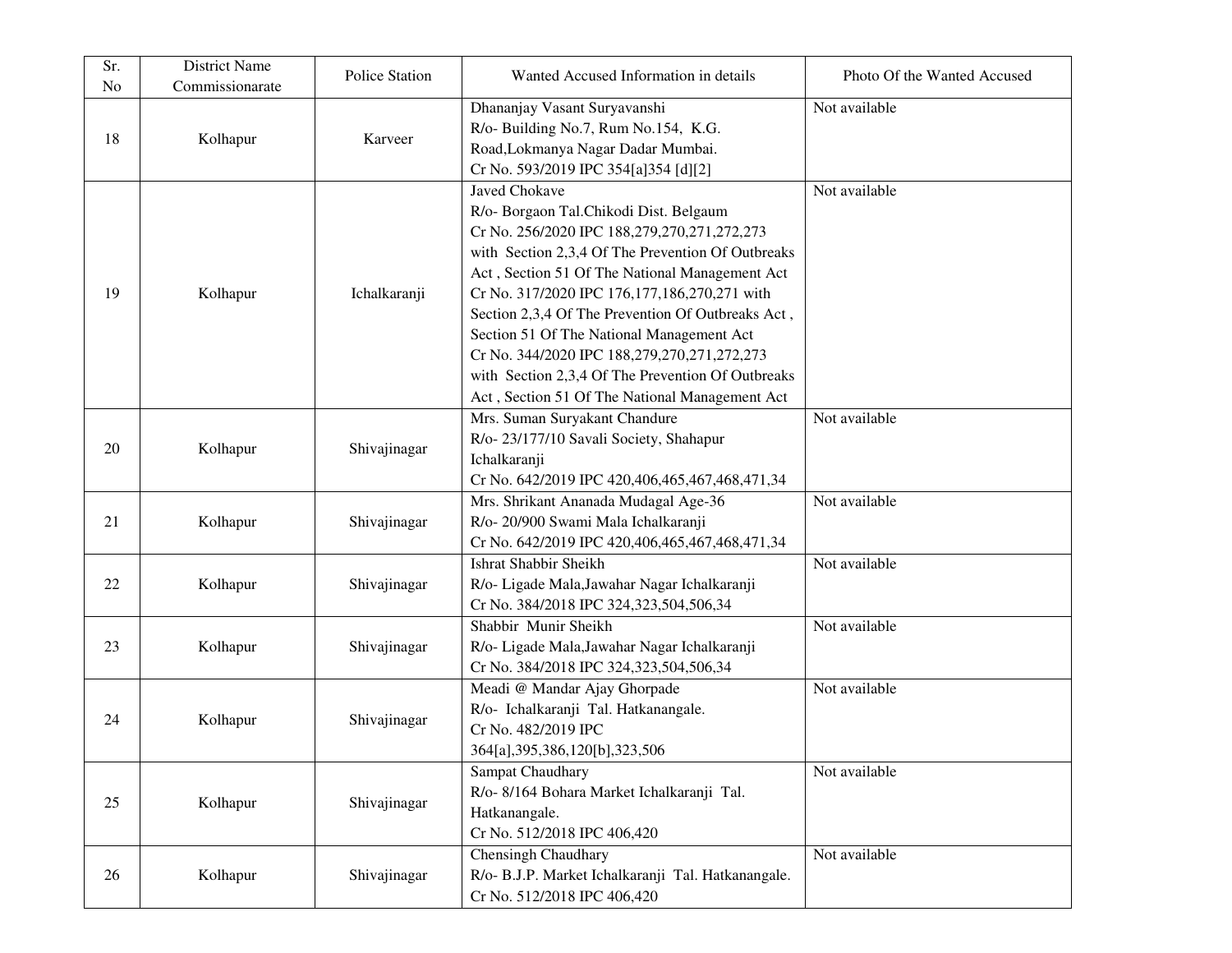| Sr.<br>No | <b>District Name</b><br>Commissionarate | <b>Police Station</b> | Wanted Accused Information in details                                                                                                                | Photo Of the Wanted Accused |
|-----------|-----------------------------------------|-----------------------|------------------------------------------------------------------------------------------------------------------------------------------------------|-----------------------------|
| 27        | Kolhapur                                | Shivajinagar          | Tarikha Jahangir Halagale Age-25<br>R/o Street No.1, Balkrishna Theater, Jawahar Nagar<br>Ichalkaranji<br>Cr No. 153/2018 IPC 363,376[2]I,366[a],343 | Not available               |
| 28        | Kolhapur                                | Shivajinagar          | Ayub Ismail Patil Age-38<br>R/o - Sanadi Mala, Kabanur Ichalkaranji<br>Cr No. 295/2018 IPC 326,323,504,34                                            | Not available               |
| 29        | Kolhapur                                | Shivajinagar          | Hasan Noormohammad Mulla @ Salim Mulla Age-<br>45<br>R/o - Sangava Tal. Kagal<br>Cr No. 399/2019 IPC 379                                             | Not available               |
| 30        | Kolhapur                                | Shivajinagar          | Bhagwat Balkrishna Sutar Age-47<br>R/o - Indira Housing Society Kanbur Tal.<br>Hatkanangale.<br>Cr No. 44/2020 IPC 188,448,34                        | Not available               |
| 31        | Kolhapur                                | Shivajinagar          | Ramzan Babasab Pathan Age-28<br>R/o - Duttnagar Street No.12, Shahapur Tal.<br>Hatkanangale.<br>Cr No. 24/2020 IPC 379,34                            | Not available               |
| 32        | Kolhapur                                | Kurundwad             | Ashok Namdev Chowgule,<br>R/o Hingangaon Taluka Kavthemahankal Dist.<br>Sangali<br>Cr No. 144/2019 IPC 379,34                                        | Not available               |
| 33        | Kolhapur                                | Jaisingpur            | Vishal Shikalgar<br>R/o Sangali Tal. Miraj Dist. Sangali<br>Cr No. 177/2020 Section 8 (k) and 20 of the<br>Narcotic Drugs and Substances Act, 1985   | Not available               |
| 34        | Kolhapur                                | Hatkanangale          | Satish Vasant Chaudhary, Age-46<br>R/o ShantiSagar Apartment, A-7, Gaonbhag<br>Sangali<br>Cr No. 34/2020 IPC 406,420,468                             | Not available               |
| 35        | Kolhapur                                | Hatkanangale          | Sambhaji Mahadev Kamble, Age-36<br>R/o Saneguruji Colony, Kolhapur<br>Cr No. 300/2019 IPC 457,380                                                    | Not available               |
| 36        | Kolhapur                                | Shirol                | Mamu Khan<br>R/o Kakrala Tal. Dataganj Dist. Badaun Uttar<br>Pradesh<br>Cr No. 450/2018 IPC 380,454,457,34                                           | Not available               |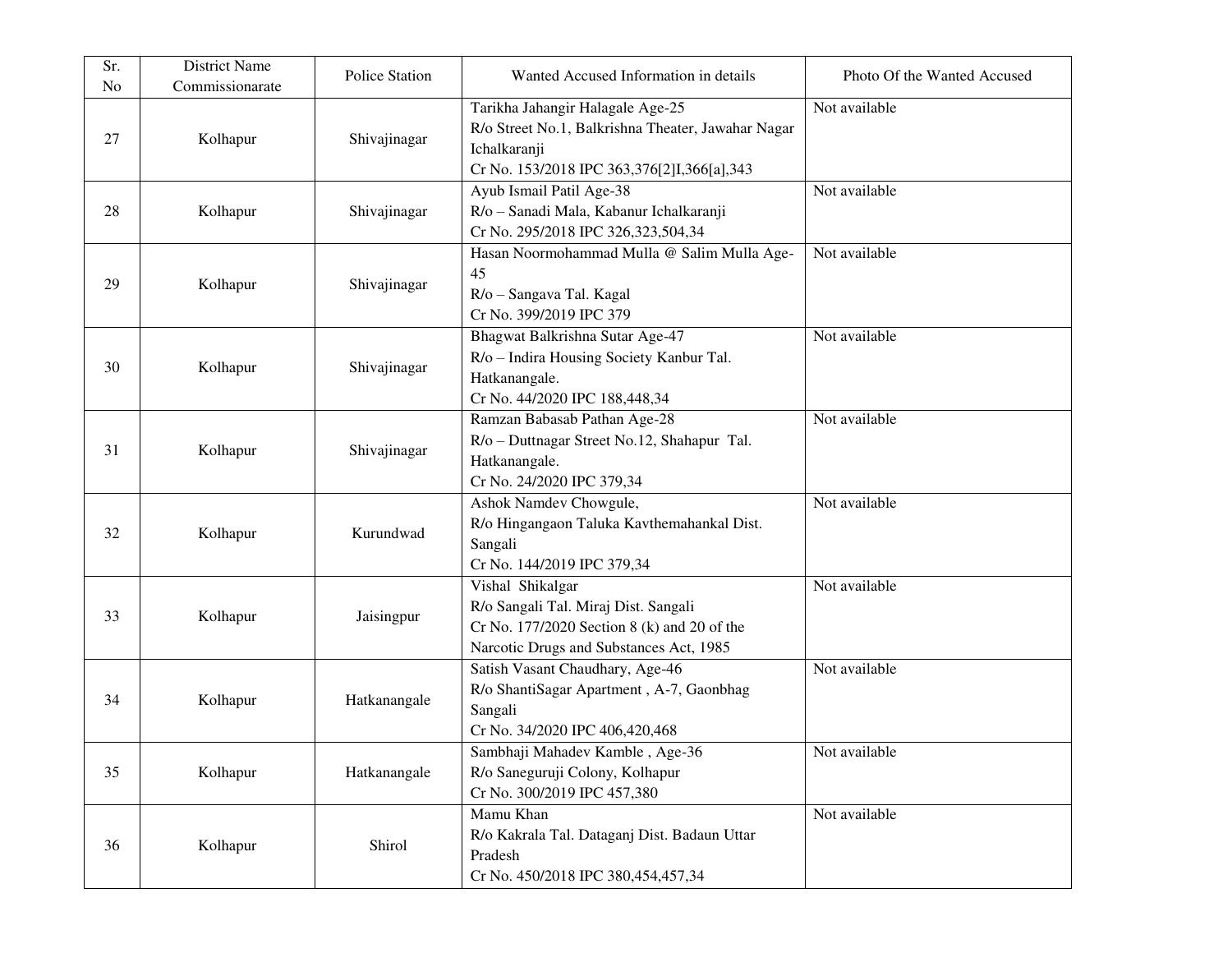| Sr.<br>N <sub>o</sub> | <b>District Name</b><br>Commissionarate | <b>Police Station</b> | Wanted Accused Information in details                                                                                                                                                                                                        | Photo Of the Wanted Accused |
|-----------------------|-----------------------------------------|-----------------------|----------------------------------------------------------------------------------------------------------------------------------------------------------------------------------------------------------------------------------------------|-----------------------------|
| 37                    | Kolhapur                                | Shirol                | Lambu Khan<br>R/o Kakrala Tal. Dataganj Dist. Badaun Uttar<br>Pradesh<br>Cr No. 450/2018 IPC 380,454,457,34                                                                                                                                  | Not available               |
| 38                    | Kolhapur                                | Shirol                | <b>Bacchu Khan</b><br>R/o Kakrala Tal. Dataganj Dist. Badaun Uttar<br>Pradesh<br>Cr No. 450/2018 IPC 380,454,457,34                                                                                                                          | Not available               |
| 39                    | Kolhapur                                | Shirol                | Motu Khan<br>R/o Kakrala Tal. Dataganj Dist. Badaun Uttar<br>Pradesh<br>Cr No. 450/2018 IPC 380,454,457,34                                                                                                                                   | Not available               |
| 40                    | Kolhapur                                | Panhala               | Devendrakumar @ Devi Nareshprasad Gupta<br>R/o Ward No.14, Saudihi Khagadiya State. Bihar<br>Cr No. 176/2018 IPC 420,34                                                                                                                      | Not available               |
| 41                    | Kolhapur                                | Panhala               | Imtiaz Gayasuddin Sheikh<br>R/o Jamunia Bhagalpur Bihar<br>Cr No. 176/2018 IPC 420,34                                                                                                                                                        | Not available               |
| 42                    | Kolhapur                                | Kodoli                | Ashwini Arun Shinde<br>R/o Karjat Dist. Raigad<br>Cr No. 64/2019 IPC 406,420,506,34                                                                                                                                                          | Not available               |
| 43                    | Kolhapur                                | Kodoli                | Balkrishna Baburao Tandel<br>R/o Vishnudada Apartment Colany No. 210,211<br>Mumbra Diva Thane<br>Cr No. 215/2020 IPC 406,420,506,34                                                                                                          | Not available               |
| 44                    | Kolhapur                                | Radhanagari           | Harish Dattatreya Nevarekar Age-35<br>R/o. B.C. Colony Goregaon Mumbai, Currently<br>Address - Sainath Niwas Chaal, Maharashtra<br>Nagar, Appapada, Near by Shankar Temple,<br>Kurargav Malad East Mumbai.<br>Cr No. 143/2019 IPC 420,120[b] | Not available               |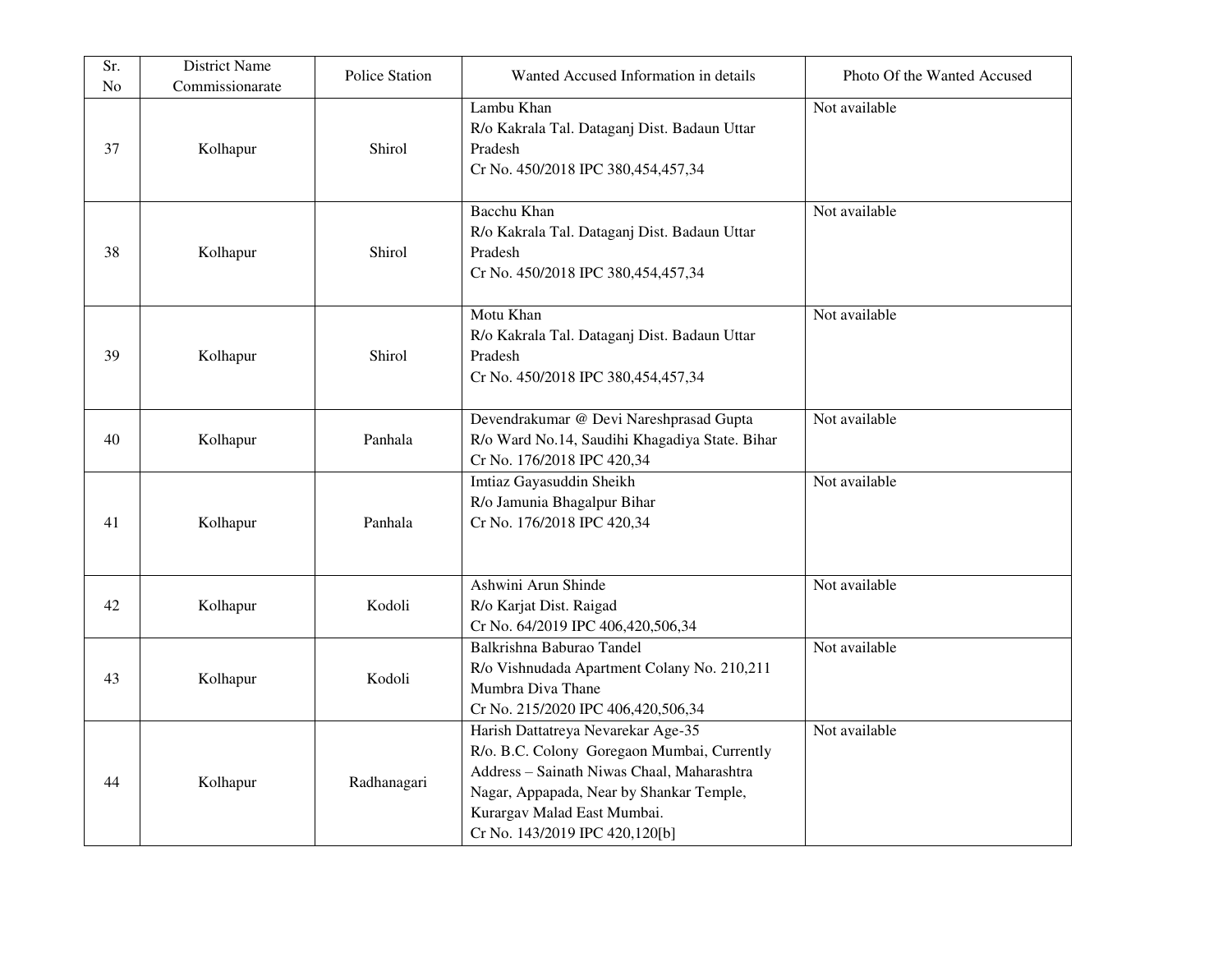| Sr.<br>N <sub>o</sub> | <b>District Name</b><br>Commissionarate | <b>Police Station</b> | Wanted Accused Information in details                                                                                                                                                                                                                         | Photo Of the Wanted Accused |
|-----------------------|-----------------------------------------|-----------------------|---------------------------------------------------------------------------------------------------------------------------------------------------------------------------------------------------------------------------------------------------------------|-----------------------------|
| 45                    | Kolhapur                                | Radhanagari           | Ramjan Rama Katthat<br>R/o Zak Tal. Masud Weaver Dist. Ajamer,<br>Rajashtan<br>Cr No. 138/2018 IPC 420,34, Section 66 of<br>Information & Technology Act 2000 &<br>Amendment Act 2008                                                                         | Not available               |
| 46                    | Kolhapur                                | Radhanagari           | Haiderali Allanoor Katthat<br>R/o Nadizak Tal. Masud Bhavanipur, Dist. Ajamer,<br>Rajashtan<br>Cr No. 138/2018 IPC 420,34, Section 66 of<br>Information & Technology Act 2000 &<br>Amendment Act 2008                                                         | Not available               |
| 47                    | Kolhapur                                | Radhanagari           | Ishanjali Khaidal<br>R/o Doctor Eborsing Khanji Demthirang, Block<br>No.1 Shillong Mehjalaya<br>Cr No. 138/2018 IPC 420,34, Section 66 of<br>Information & Technology Act 2000 &<br>Amendment Act 2008                                                        | Not available               |
| 48                    | Kolhapur                                | Radhanagari           | Solan Crown Low<br>R/o Nonagathemmi Damadam Shillong Mehjalaya<br>Cr No. 138/2018 IPC 420,34, Section 66 of<br>Information & Technology Act 2000 &<br>Amendment Act 2008                                                                                      | Not available               |
| 49                    | Kolhapur                                | Radhanagari           | Shita Ramprakash Devi<br>R/o Jugi No. F-152, F Block, Sukhadevnagar<br>Bazipur, Indistrial Area, Ashank Vihar, Saraswati<br>Vihar, Narth West Dilhi<br>Cr No. 138/2018 IPC 420,34, Section 66 of<br>Information & Technology Act 2000 &<br>Amendment Act 2008 | Not available               |
| 50                    | Kolhapur                                | Radhanagari           | Amir Ramchandra Kamat<br>R/o B 428, Sukhadevnagar Bazipur, Indistrial<br>Area, Ashank Vihar, Saraswati Vihar, Narth West<br>Dilhi<br>Cr No. 138/2018 IPC 420,34, Section 66 of<br>Information & Technology Act 2000 &<br>Amendment Act 2008                   | Not available               |